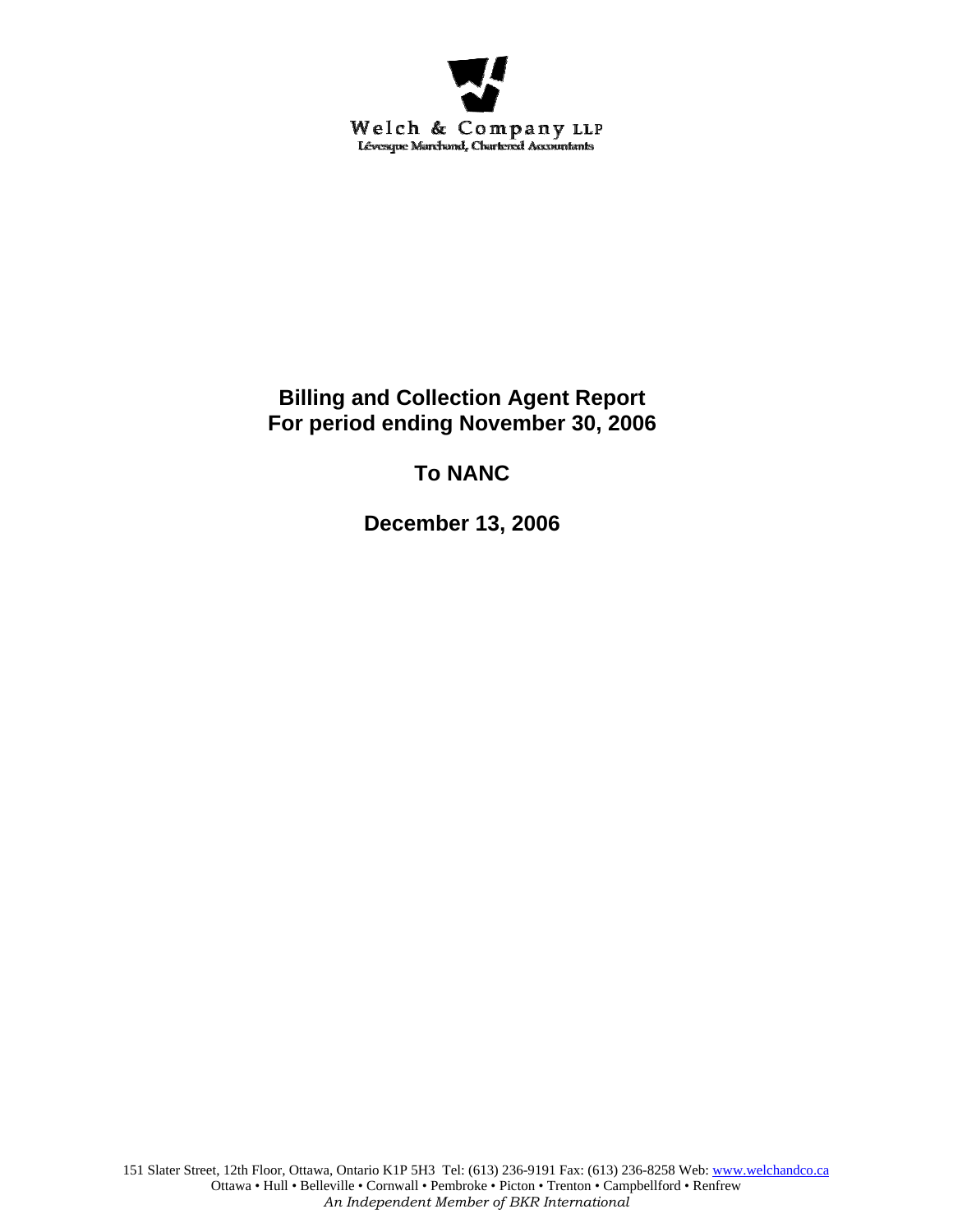### **NANPA FUND STATEMENT OF FINANCIAL POSITION NOVEMBER 30, 2006**

| <b>Assets</b><br>Cash Balance in bank account<br>Dreyfus Government Cash Management Fund                                                                   |                                      | \$<br>67,622<br>4,985,000 |
|------------------------------------------------------------------------------------------------------------------------------------------------------------|--------------------------------------|---------------------------|
| Receivable from US Carriers<br>Receivable from Canada<br>Receivable from Caribbean countries<br>Receivables forwarded to FCC for collection (Over 90 days) | 196,908<br>5,791<br>1,196<br>166,510 |                           |
| Allowance for uncollectible accounts                                                                                                                       | (188,900)                            | 181,505                   |
| Interest receivable                                                                                                                                        |                                      | 20,532                    |
| <b>Total assets</b>                                                                                                                                        |                                      | 5,254,659                 |
| Less: Accrued liabilities (see below for makeup)                                                                                                           |                                      | (1,414,816)               |
| <b>Fund balance</b>                                                                                                                                        |                                      | \$<br>3,839,843           |
| Makeup of Accrued Liabilities (see following page for additional details)                                                                                  |                                      |                           |
| Welch and Company LLP                                                                                                                                      | 38,232                               |                           |
| <b>NEUSTAR Pooling 1K Block Pooling Expenses</b>                                                                                                           | 883,839                              |                           |
| <b>NEUSTAR Admin Expenses</b>                                                                                                                              | 237,082                              |                           |
| Data Collection Agent - USAC<br>Carrier audits                                                                                                             | 9,600<br>171,063                     |                           |
| Fund audit                                                                                                                                                 | 75,000                               |                           |
|                                                                                                                                                            | \$<br>1,414,816                      |                           |
|                                                                                                                                                            |                                      |                           |

**\*\*\*\*\*\*\*\*\*\*\*\*\*\*\*\*\*\*\*\*\*\*\*\*\*\*\*\*\*\*\*\*\*\*\*\*\*\*\*\*\*\*\*\*\*\*\*\*\*\*\*\*\*\*\*\*\*\*\*\*\*\*\*\*\*\*\*\*\*\*\*\*\*\*\*\*\***

### **Other items of note**

During November 2006, the Dreyfus Government Cash Management Fund earned a rate of return of 4.79%.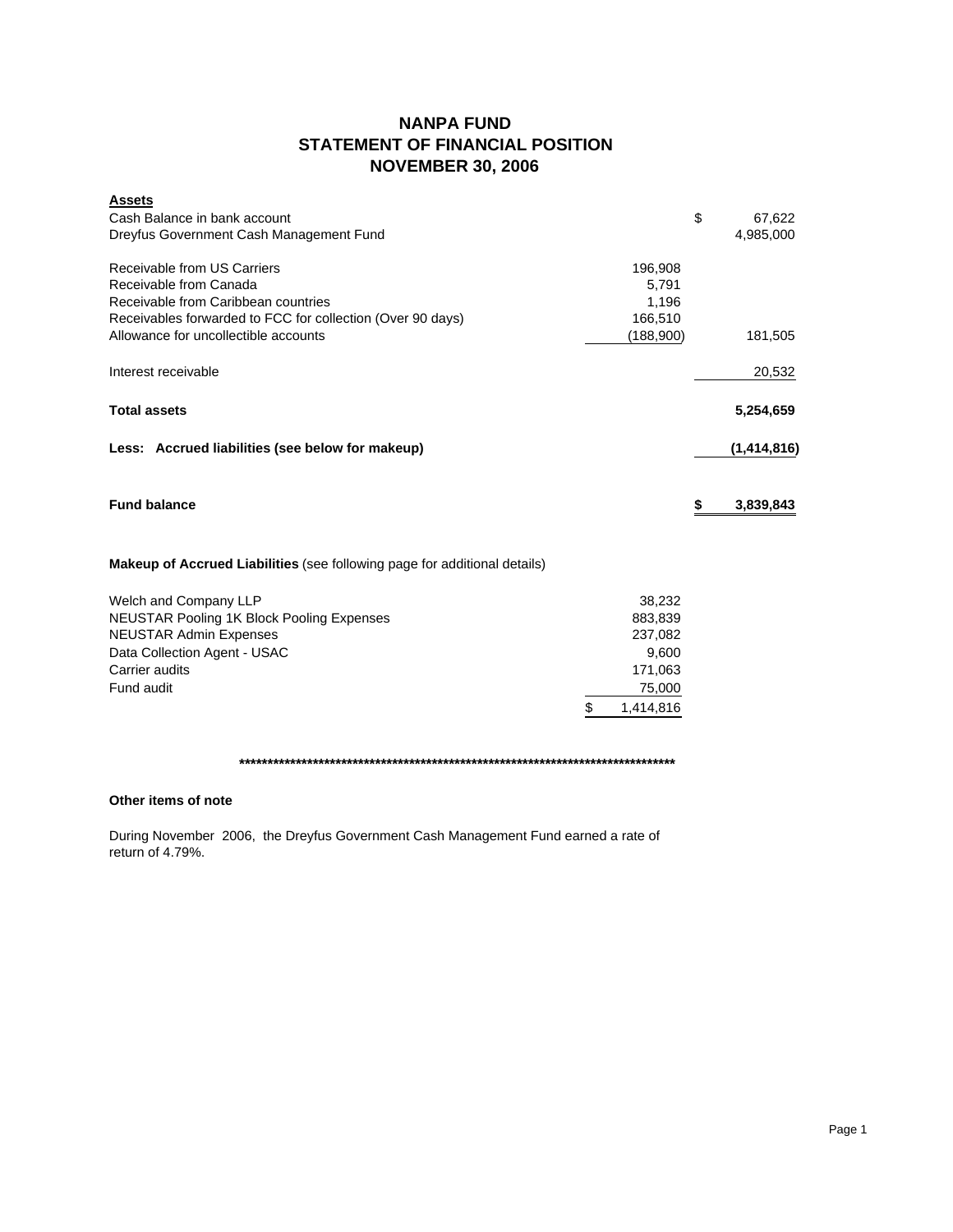#### **NANPA FUND FORECASTED STATEMENT OF CHANGES IN FUND BALANCEJULY 2006 TO NOVEMBER 2007**

|                                                                               |            | Actual               |                        | Projected              |                        |                        |                        |                        |                      |                      |                      |                     |                                                                             | Projected |                          |                        |                        |                        |                        |
|-------------------------------------------------------------------------------|------------|----------------------|------------------------|------------------------|------------------------|------------------------|------------------------|------------------------|----------------------|----------------------|----------------------|---------------------|-----------------------------------------------------------------------------|-----------|--------------------------|------------------------|------------------------|------------------------|------------------------|
|                                                                               |            | July-06 - Oct-<br>06 | Nov-06                 | Dec-06                 | $Jan-07$               | Feb-07                 | Mar-07                 | Apr-07                 | May-07               | <b>Jun-07</b>        | <b>Total</b>         | <b>Budget</b>       | <b>Difference between</b><br>forecasted balance at June<br>30/07 and budget | Jul-07    |                          | Aug-07                 | Sep-07                 | Oct-07                 | <b>Nov-07</b>          |
| Revenue<br><b>International Contributions</b>                                 |            |                      |                        |                        |                        |                        |                        |                        |                      |                      |                      |                     |                                                                             |           |                          |                        |                        |                        |                        |
| Canada<br>Caribbean countries                                                 | (1)<br>(1) | 28,955<br>13,743     | 5,791<br>$\sim$        | 5,791<br>$\sim$        | 5,791<br>$\sim$        | 5,791<br>$\sim$        | 5,791<br>$\sim$        | 5,791<br>$\sim$        | 5,794<br>$\sim$      | $\sim$               | 69.495<br>13,743     | 69.495<br>13,743    | <b>.</b>                                                                    |           | 5.791<br>13,742          | 5,791                  | 5,791<br>$\sim$        | 5,791<br>$\sim$        | 5,791<br>$\sim$        |
| <b>Total International Contributions</b>                                      |            | 42,698               | 5,791                  | 5,791                  | 5,791                  | 5,791                  | 5,791                  | 5,791                  | 5,794                |                      | 83,238               | 83,238              |                                                                             |           | 19,533                   | 5,791                  | 5,791                  | 5,791                  | 5,791                  |
| Domestic Contributions - US carriers                                          | (1)        | 3,379,659            | 220,565                | 220,616                | 220,616                | 220,616                | 220,616                | 220,616                | 220,616              | 25,000               | 4,948,920            | 4,876,926           | 71,994                                                                      |           | 4,416,594                | 220,616                | 220,616                | 220,616                | 220,616                |
| Late filing fees for Form 499A                                                | (2)        | 4,000                | $\sim$                 |                        |                        |                        |                        |                        |                      | 120,000              | 116,000              |                     | 116,000                                                                     |           | $\overline{\phantom{a}}$ |                        |                        |                        | $\sim$                 |
| Interest income                                                               | (3)        | 87,070               | 20.617                 | 15,000                 | 15,000                 | 15,000                 | 15,000                 | 15,000                 | 15,000               | 15,000               | 212,687              | 180,000             | 32,687                                                                      |           | 15,000                   | 15,000                 | 15,000                 | 15,000                 | 15,000                 |
| <b>Total revenue</b>                                                          |            | 3,505,427            | 246,973                | 241,407                | 241,407                | 241,407                | 241,407                | 241,407                | 241,410              | 160,000              | 5,360,845            | 5,140,164           | 220,681                                                                     |           | 4,451,127                | 241,407                | 241,407                | 241,407                | 241,407                |
| <b>Expenses</b><br><b>NANPA Administration</b>                                | (4), (8)   | 472,249              | 118,541                | 118,541                | 118,541                | 118,541                | 118,541                | 118,541                | 118,541              | 118,541              | 1,420,577            | 1,421,467 (         | 890)                                                                        |           | 120,862                  | 120,862                | 120,862                | 120,862                | 120,862                |
| 1K Block Pooling Administration                                               | (4), (7)   | 260,090              | 296,419                | 313,959                | 296,419                | 296,420                | 296,420                | 296,420                | 296,420              | 296,420              | 2,648,987            | 3,501,341 (         | 852,354)                                                                    |           | 296,419                  | 296,419                | 296,419                | 296,419                | 296,419                |
| pANI                                                                          | (9)        |                      |                        | 75,000                 | 12,500                 | 12,500                 | 12,500                 | 12,500                 | 12,500               | 12,500               | 150,000              | 150,000             |                                                                             |           | 12,500                   | 12,500                 | 12,500                 | 12,500                 | 12,500                 |
| <b>Billing and Collection</b><br>Welch & Company LLP<br>Data Collection Agent | (4)<br>(5) | 79,600<br>17.231     | 19,900<br>4.183        | 19,900<br>5,416        | 19,900<br>5,416        | 19,900<br>5.416        | 19,900<br>5.416        | 19,900<br>5,416        | 19,900<br>5,416      | 19,900<br>5,416      | 238,800<br>59,326    | 238,800<br>65,000 ( | 5,674                                                                       |           | 19,900<br>5,416          | 19,900<br>5,416        | 19,900<br>5,416        | 19,900<br>5,416        | 19,900<br>5,416        |
| Annual Operations Audit                                                       | (6)        | 45,000               |                        |                        |                        |                        |                        |                        | $\sim$               | 30,000               | 75,000               | 30,000              | 45,000                                                                      |           |                          |                        |                        |                        | $\sim$                 |
| <b>Carrier Audits</b>                                                         | (10)       |                      |                        |                        |                        |                        |                        | 700,000                |                      |                      | 700,000              | 700,000             |                                                                             |           |                          |                        |                        |                        | $\sim$                 |
| Bad debt expense (recovery)                                                   | (11)       | 94,707               | 7,600)                 |                        |                        |                        |                        |                        | $\sim$               |                      | 87,107               |                     | 87,107                                                                      |           | 120,000                  | $\sim$                 | $\sim$                 |                        |                        |
| <b>Total expenses</b>                                                         |            | 968,877              | 431,443                | 532,816                | 452,776                | 452,777                | 452,777                | 1,152,777              | 452,777              | 482,777              | 5.379.797            | 6,106,608           | 726,811                                                                     |           | 575,097                  | 455,097                | 455,097                | 455,097                | 455,097                |
| Net revenue (expenses)                                                        |            | 2,536,550            | 184,470)               | 291,409)               | 211,369)               | 211,370)               | 211,370)               | 911,370)               | 211,367)             | 322,777) (           | $18,952$ ) (         | 966,444)            | 947,492                                                                     |           | 3,876,030                | 213.690) (             | 213,690) (             | 213,690) (             | 213,690)               |
| <b>Opening fund balance</b>                                                   |            | 1,487,763            | 4.024.313              | 3,839,843              | 3,548,434              | 3,337,065              | 3,125,695              | 2,914,325              | 2,002,955            | 1,791,588            | 1,487,763            | 1,966,444           | 478,681                                                                     | 1,468,81  |                          | 5.344.841              | 5.131.151              | 4.917.461              | 4,703,771              |
| <b>Closing fund balance</b>                                                   |            | 4,024,313            | 3,839,843              | 3,548,434              | 3,337,065              | 3,125,695              | 2,914,325              | 2,002,955              | 1,791,588            | 1,468,811            | 1,468,811            | 1,000,000           | 468,811                                                                     | 5,344,841 |                          | 5,131,151              | 4,917,461              | 4,703,771              | 4,490,081              |
| Fund balance makeup:                                                          |            |                      |                        |                        |                        |                        |                        |                        |                      |                      |                      |                     |                                                                             |           |                          |                        |                        |                        |                        |
| Contingency<br>Surplus                                                        |            | 999,999<br>3,024,314 | 1,000,000<br>2.839.843 | 1,000,000<br>2.548.434 | 1,000,000<br>2.337.065 | 1,000,000<br>2,125,695 | 1,000,000<br>1.914.325 | 1,000,000<br>1.002.955 | 1,000,000<br>791.588 | 1,000,000<br>468.811 | 1,000,000<br>468.811 | 1,000,000           |                                                                             |           | 1.000.000<br>4.344.841   | 1.000.000<br>4.131.151 | 1.000.000<br>3.917.461 | 1.000.000<br>3,703,771 | 1,000,000<br>3,490,081 |
|                                                                               |            | 4.024.313            | 3.839.843              | 3.548.434              | 3.337.065              | 3.125.695              | 2.914.325              | 2.002.955              | 1.791.588            | 1.468.811            | 1.468.811            | 1.000.000           |                                                                             |           | 5.344.841                | 5.131.151              | 4.917.461              | 4.703.771              | 4.490.081              |

(1) The US carrier contributions for the period from July 2006 to June 2007 is based upon actual billings in June 2006.

The International carrier revenue is based on actual billings for 2006/07. The content of the COM of the Content of the Content of the Content of the Content of the Content of the Content of the Sudgeted fund balance at Ju

#### **Assumptions: Reconciliation of Forecast at June 30, 2007 to Budget**

| The contributions for July 2007 are based on actual billed for 2006/07. Contributions for August - November 2007 are estimates based on 2006/07.                                          |                                                                                        |            |
|-------------------------------------------------------------------------------------------------------------------------------------------------------------------------------------------|----------------------------------------------------------------------------------------|------------|
| (2) These fees represent the \$100 late filing fee charged to those companies that do not file the Form 499A by the due date. Amount for June 2007 is based on an estimate.               | Shortfall in fund incurred between budget period (March 2006) and June 2006            | (478, 681) |
| (3) Interest income projections are estimates                                                                                                                                             | Additional billings in July - November                                                 | 71.994     |
| (4) The expenses for the NANPA Administration and Welch & Company LLP are based on contracts in force.                                                                                    | Late filing fees (reversal) for Form 499A - 2006                                       | (4.000)    |
| The FCC has approved a modification and extension of the Pooling contract for the period June 15, 2006 to September 14, 2006                                                              | Additional interest earned in July - November over budget                              | 32,687     |
| with two possible one-month extensions, while the re-bid for the contract is taking place. The same figures were used the period November 15, 2006 to July 2007.                          | Adjustment to June NANP Admin estimate to actual                                       | 890        |
| (5) The expense for the Data Collection Agent is based on estimate of costs by USAC for the 2006 calendar year.                                                                           | Adjustment to May & June Pooling bill estimates to actual                              | 888,580    |
| (6) \$30,000 and \$45,000 has been accrued for the 2004/05 and 2005/06 fiscal year for the annual operations audit that will be conducted once the FCC determines the scope of the audit. |                                                                                        |            |
| The cost of this audit has not been negotiated. Amount recorded is based on prior year. The amount shown in June 2007 is for the 2006/07 audit.                                           | Pooling Change Order #41, 44, 45 in budget but not yet billed                          | (17, 540)  |
| (7) The December forecasted amount includes the forecasted monthly billing of \$296,419 plus the cost of submitted change orders of \$17540                                               | Pooling - estimate of fixed price portion of expired contract (Jan 1/06 to June 14/06) | (121,000)  |
| (8) The December forecasted amount includes the forecasted monthly billing of \$118,541                                                                                                   | Pooling - estimate of merit bonus portion of expired contract (Jan 1/06 to June 14/06) | (170,000)  |
| (9) The cost for pANI has been provided for as per the 2006/07 budget. NeuStar has been appointed Interim Routing Number Authority for pANI.                                              | Data Collection fees - Adjust June estimate to actual                                  | 783        |
| (10) The budget allowed \$700,000 for 16 carrier audits.                                                                                                                                  | Adjust July -October estimate of DCA fees to actual                                    | 4.891      |
| The FCC indicated that there are 3 more audits completed for the 2005/06 at a cost of approximately \$171,000. This cost has been accounted for in the 2005/06 funding                    | Bad debts not budgeted for                                                             | (87, 107)  |
| (11) The allowance covers all accounts considered potentially uncollectible at November 30, 2006. This will be covered by the contingency allowance.                                      | Estimated late filing fees for 2007                                                    | 120,000    |
|                                                                                                                                                                                           | Annual operations audit - 2005/06 not performed vet                                    | (45,000)   |
|                                                                                                                                                                                           | Pooling change Order #43 not budgeted for                                              | (599)      |
|                                                                                                                                                                                           | Increase of bridge contracts maximum over budget estimate                              | (55, 692)  |
|                                                                                                                                                                                           | Adjustment to actual costs of Pooling for July-November                                | 328,605    |
|                                                                                                                                                                                           | Forecasted fund balance at June 30/07                                                  | 1.468.811  |